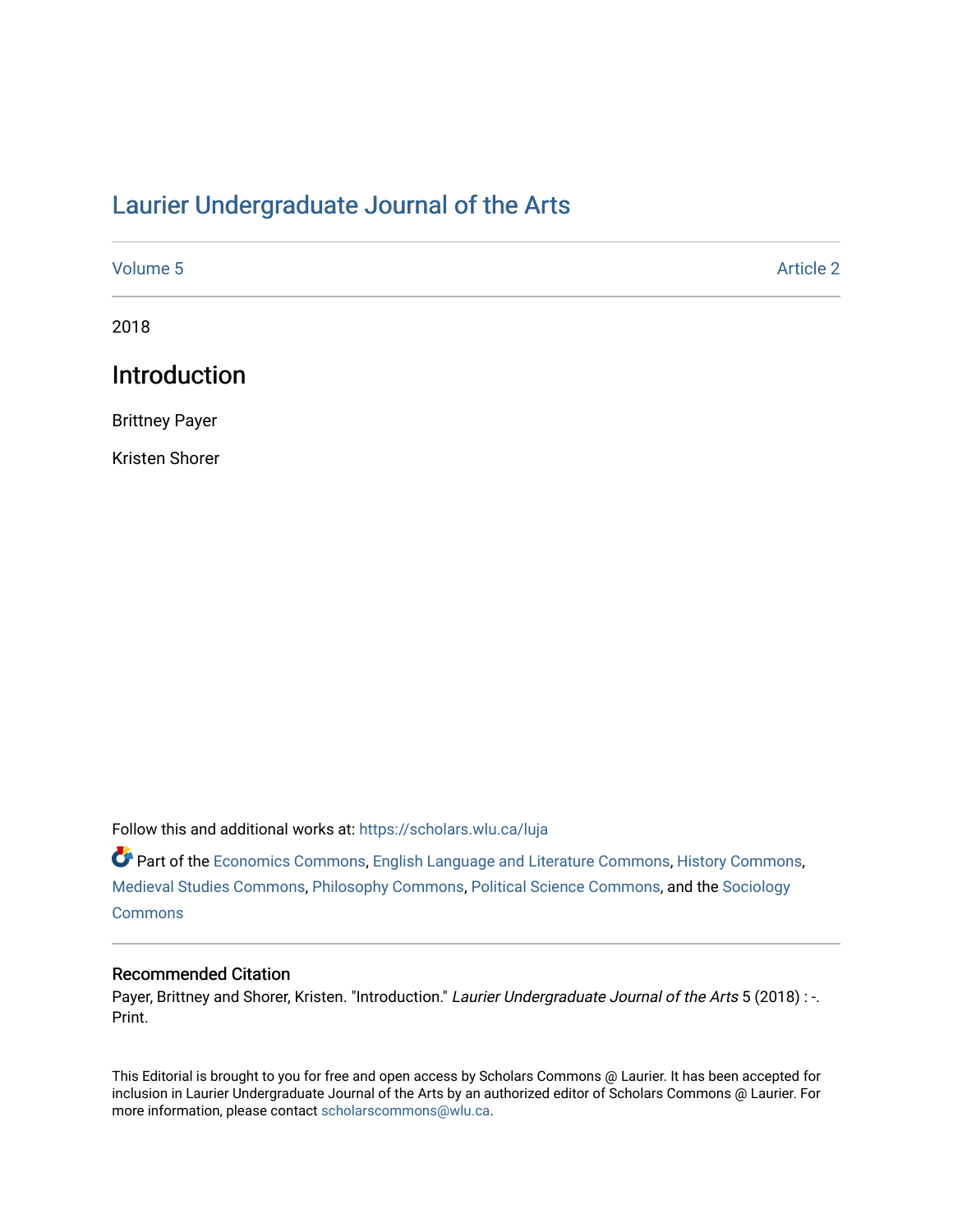## Introduction

### *Brittney Payer and Kristen Shorer*

The Laurier Undergraduate Journal of the Arts' 2018 volume begins with a perhaps painfully relevant topic, as Davis Drover dives into the dangers of digital media for the operation of a healthy democracy. In his paper, "Fake News and Filter Bubbles: America's Spiral to Extremism," Drover investigates the implications of the Internet operating as a news source and, in turn, of a public whose media diet consists of partisan sites and personalized newsfeeds. Drover suggests that the fragmented and personalized nature of online platforms is leading to the deterioration of shared experience, of the ability to empathize and understand others' views, of trust in mainstream media, and, ultimately, of the political centre. In other words, Drover makes a strong argument for the role of fake news and filter bubbles in further polarizing both ends of the political spectrum and exacerbating extremism in America.

Next, the volume shifts to an entirely different media analysis with Mitchell Kooh's literary focus in "'Whither Then I Cannot Say': Epistemological Uncertainty and Tolkien's Transnational Myth." Here, Kooh focuses on J.R.R. Tolkien's incomplete legendarium to examine the boundaries of knowledge and reality in Tolkien's world through a tangled publication history and metafictional narrative. By exploring the corpus of published, posthumously published, and unpublished works, which render the exact reality of Tolkien's world uncertain, the author suggests that the creation of a shared cultural identity by Tolkien's readership, or Volk, through a collective reshaping of the narrative enables the texts to grow and breathe as much as the myths that inspired them. Kooh's paper both exemplifies admirable undergraduate research and a true passion for the subject at hand, making his work all the more captivating.

Leaving Tolkien's fantastical world of myth and magic, LUJA turns to the all-too-real realm of court politics with Katelyn Leece's "Past as Precedent: Conflicting Perspectives of Royal Prerogative and the Rights of Parliament." Leece takes a look at the repeated proroguing of parliament in Stuart England, alongside religious subversion and exploitation of the masses. Her goal is this: to evaluate the precedent set for the absolutist power of a monarch, leading to the seventeenth-century English Civil Wars and the Constitutional Crisis of 1649.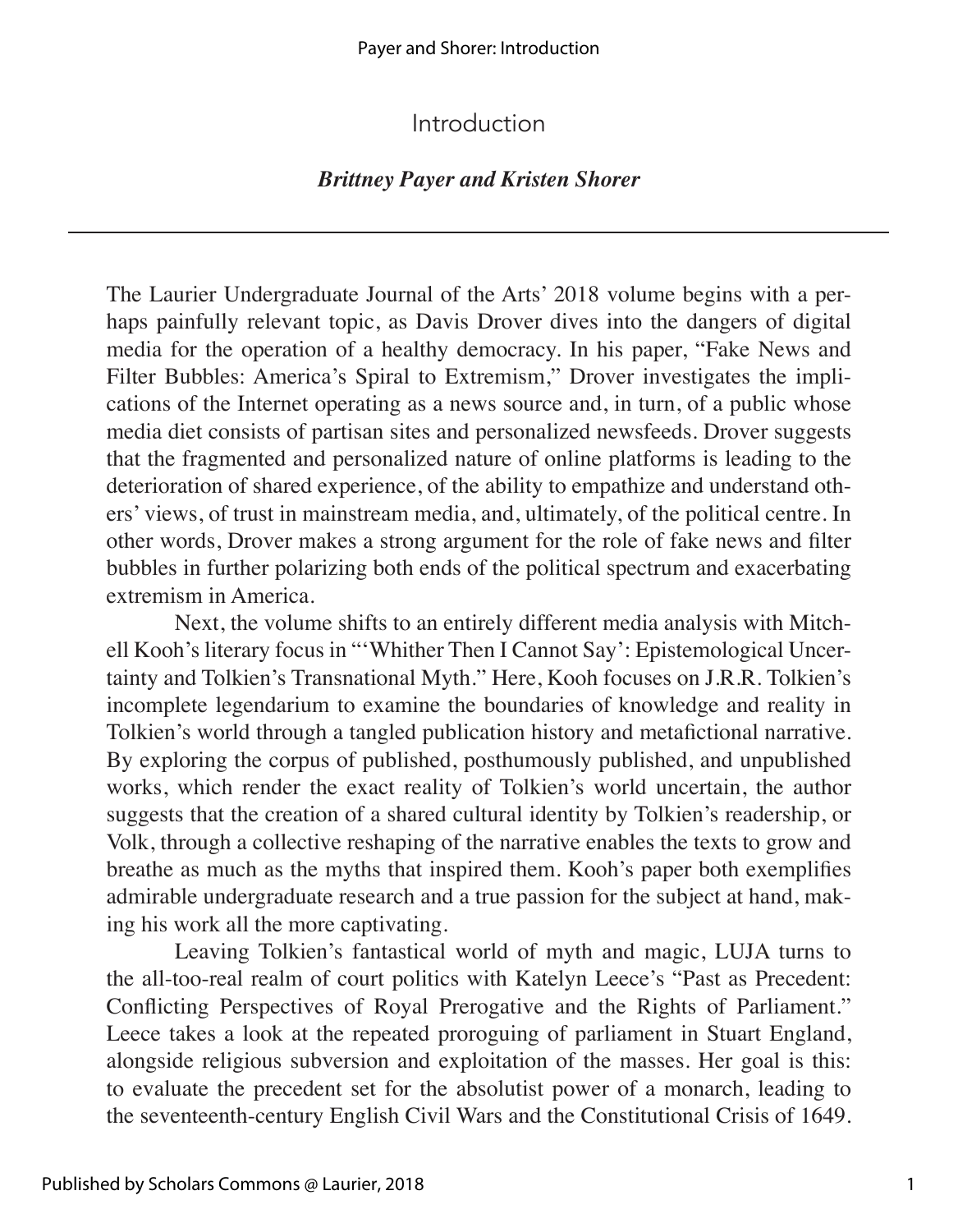### 4 LAURIER UNDERGRADUATE JOURNAL OF THE ARTS

Specifically, she argues that Charles I's tumultuous reign and eventual regicide is best understood in the context of historical precedent and centuries of conflicting interpretations of the Magna Carta. Not only, then, does Leece offer insight into the past, but also a powerful lesson on the impact that precedent may have on our future.

In LUJA's fourth paper, Justin Manning introduces the reader to a concept that he himself has coined: Psychological Aphistemalgia. With this, Manning refers to a mindset and feeling characterized by the abstract wistful desire to advance to a future place or time and that, to be fully experienced, requires optimism, imagination, and perseverance. In his paper, "An Introduction to Psychological Aphistemalgia," Manning comprehensively defines his concept, investigates the potential positive effects of achieving this state, and outlines strategies for getting there. Manning's skilful introduction of a completely new concept, a challenge to even the most experienced of academics, showcases the value of undergraduate work in adding to academic conversation.

For the first time since its conception, LUJA now looks back to the medieval world with Mackenzie Mohr's "The Pound and the Hammer: An Analysis of the Effects of Finance on Edward I's Conquest of Wales and Scotland." In this paper, Mohr evaluates the impact of nations' economic states on the outcomes of Edward I's thirteenth-century conquests, which helped to shape the geopolitical state of the modern UK. By examining how economic security contributed not only to the availability of resources, but also centralization of state administration and troops' loyalty in Edward's England and in his opposing nations, Mohr makes a strong argument for a direct link between financial stability and military victory. The thorough and effective analysis challenges the long-held romantic glorification of medieval warfare to offer a more realistic view, one that could be applied to the wars of today.

With the sixth paper of this volume, "The endless stream of men, and moving things': The Emotional Impact of the Urban Sublime in Book VII of Wordsworth's *The Prelude*," Carina Rampelt examines how the chaos of London, England, during the Industrial Revolution manifests in William Wordsworth's text. Rampelt skilfully draws contrast between Wordsworth's own perception of the urban sublime and that of major contemporaries, particularly philosophers Immanuel Kant and Edmund Burke. By highlighting these differences, the author suggests Wordsworth's concept of the urban sub- lime is one of sensory overload in a metropolis cityscape, and the speaker's journey is one of self-restoration and reparation—one that can be echoed in today's world of technology-driven disconnect.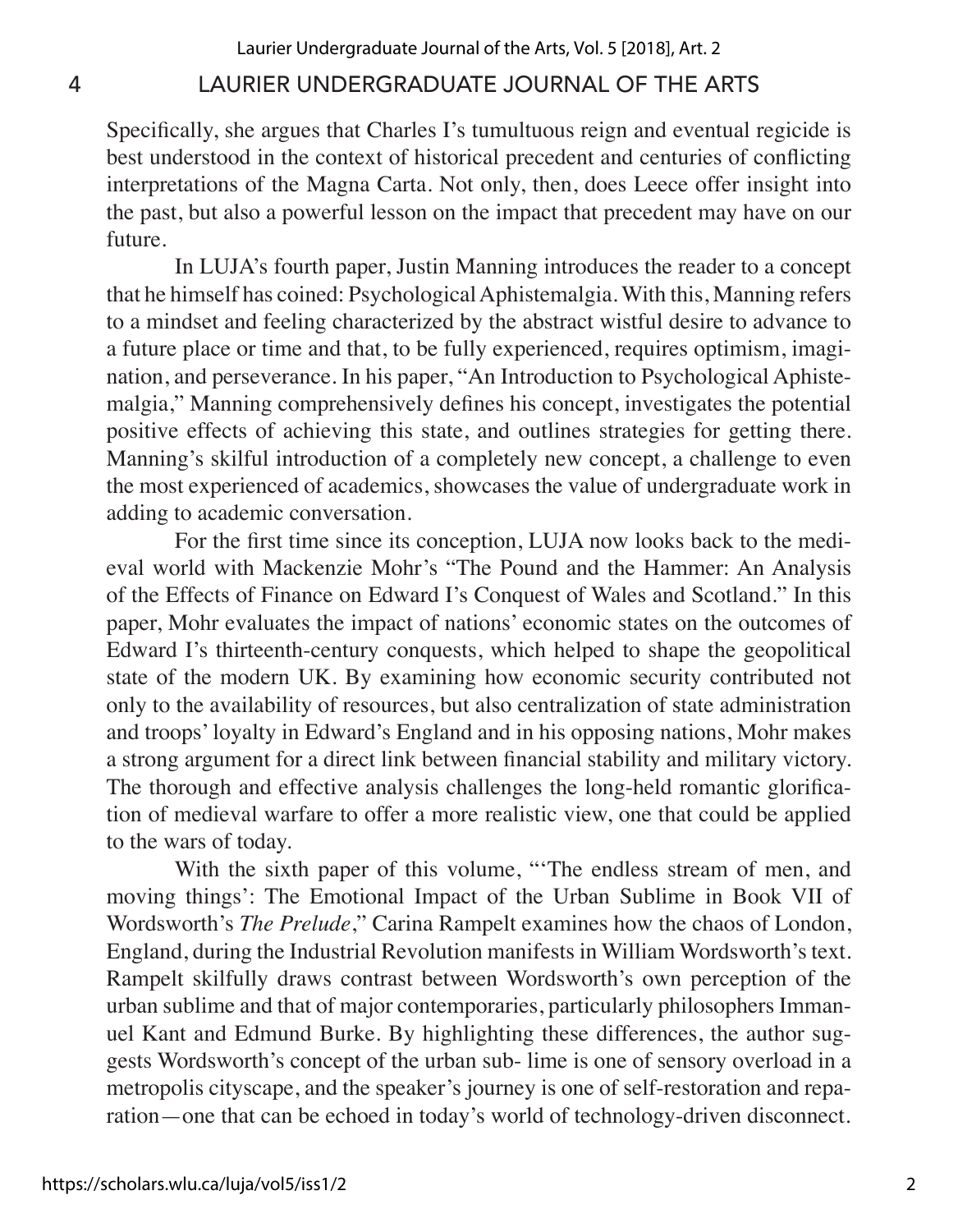#### BRITTNEY PAYER AND KRISTEN SHORER 5

Next, in her paper "The Effects of Isolating Visuality in The Memorial to the Murdered Jews of Europe," Jace Sillberbach delivers a vivid analysis of architect Peter Eisenman's Berlin Holocaust Memorial. Sillberbach takes the reader to the memorial site as she analyzes how its unique elements and careful construction increase feelings of isolation, bewilderment, unsteadiness, claustrophobia, and ultimately create connections between visitors and Holocaust victims. Sillberbach draws on scholars such as Marita Sturken and Dipesh Chakrabarty to argue that the immersive and disturbing sensory experience constructed by Eisenman enables visitors to engage in self-reflexive learning, collective memory formation, and perhaps, for only a moment, to truly understand the horrors of Holocaust victims. Sillberbach's detailed analysis makes clear, not only the role of visuality in Eisenman's memorial, but the importance of rethinking traditional memorial practices altogether.

Finally, to close this volume, Denise Springett explores how the Internet can enable resistance through the destabilization of binary identities, static identities, and (re)productive sexuality. In her paper, "Virtual Queerness: Resisting Heteronormativity in Online Spaces," Springett argues that the ability to engage in a continuous dialogue in virtual spaces, in contrast to static print publications, meaningfully challenges the ideological frameworks supportive of heteropatriarchy. Springett effectively demonstrates the resistive potential of virtually published queer narratives through an analysis of two "coming out" videos, and explores online role-playing games as a platform for challenging heteronormative expectations through digital embodiment. This analysis high- lights how, contrary to popular belief, technology can offer space for sharing and engaging in complex, contradictory, and ever-changing lived experiences, and thereby challenge the dominant narratives surrounding gender, sex, and (re)productive sexuality.

As is made clear by the diversity revealed in these introductions, each paper in this volume is entirely unique. What they do share, however, is excellence in argumentation, originality in thought, breadth in research, and skill in bringing a new perspective to academic conversation. While reading through LUJA's fifth edition we hope that you enjoy engaging with these works and perhaps find new avenues of interest and insight to enrich your own ongoing learning experience.